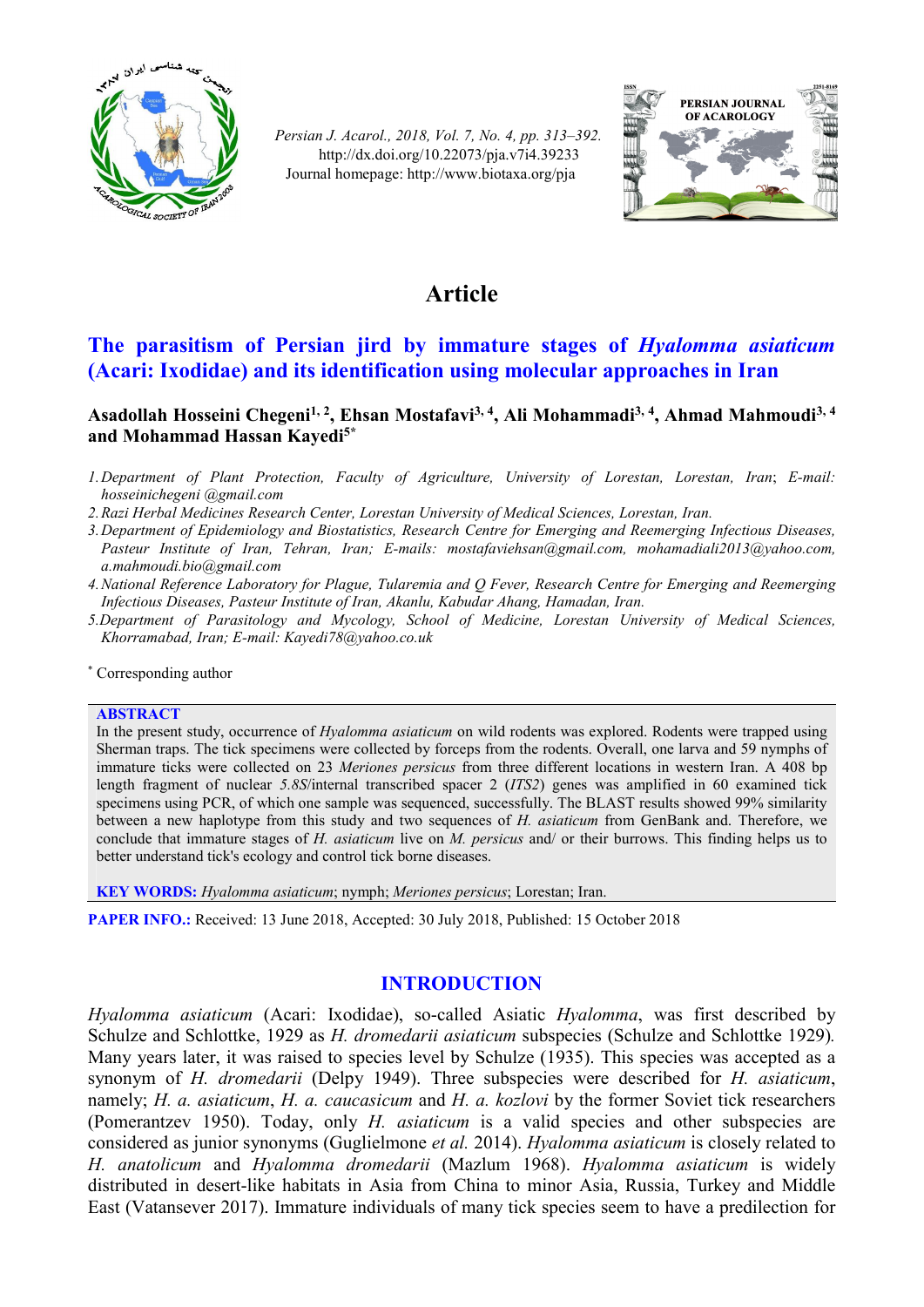small animals such as rodents, cats, dogs, and ground-inhabiting birds, whereas adults seem to prefer to feed on cattle, horses and a variety of large and wild mammals (Service 1980). *Hyalomma asiaticum* is an exophilic three-host tick (Vatansever 2017). Adult ticks are found on Artiodactyla such as; Bovidae and Camelidae (Guglielmone *et al.* 2014). Immature stages infest burrowing mammals, especially rodents, and also hedgehogs, hares, and carnivores preying on rodents. The great gerbil; *Rhombomys opimus* Lichtenstein 1823, ground squirrel; *Spermophilopsis leptodactylus* Lichtenstein 1823 and yellow ground squirrel; *Spermophilus fulvus*; Lichtenstein 1823, are common hosts of the immatures (Hoogstraal 1979). Numerous studies on this species were performed by the former Soviet tick researchers in terms of systematics, anatomy, biology, ecology and experimental infection (Berdyev 1972; Balashov 1979; Dayter 1979; Leonovich 1981; Leonovich 1986; Filippova *et al.* 1995; Apanaskevich 2001). Although *Hyalomma asiaticum* is a non-nidicolous (exophilic) species, i.e., ticks dispersed throughout the open landscape and attacking passing hosts, all developmental stages are strongly associated with rodent burrows and their surroundings (Vatansever 2017). Owing to complex developed adaptations, *H. asiaticum* is one of the few ixodid tick species that has been adapted to spring-summer existence on desert soil surfaces (Balashov 1960). The amounts of blood imbibed by immatures and adults of *H. asiaticum* are among the greatest of any ixodid species in the Palearctic fauna (Hoogstraal 1979). *Hyalomma asiaticum* were found to be infected with *Theileria annulata* (Theileriidae), agent of bovine theileriosis (Meng *et al.* 2014), a novel *Cardiovirus* (Picornaviridae) virus (Lvov *et al.* 2014b), Wad Medani (Reoviridae, *Orbivirus*) virus (Alkhovskiĭ *et al.* 2014), as well as Tamdy (Bunyaviridae, *Nairovirus*) virus (Lvov *et al.* 2014a). Moreover, Asiatic tick is the main vector of Crimean Congo hemorrhagic fever virus (Kayedi *et al.* 2015; Telmadarraiy *et al.* 2015) and *T. annulata* (Mazlum 1968) in Iran. *Hyalomma asiaticum* is widely distributed in Iran, except for the coastal Caspian sea (Hosseini-Chegeni *et al.* 2013). The rodents and the associated infections (rodent-borne diseases) pose a heavy burden on public health in the tropical and semitropical regions of the world (Gratz 2006). Rodents play a significant role in enzootic cycles of tick-borne pathogens such that recently seven diseases were attributed to *Meriones persicus* in Iran (Rabiee *et al.* 2018). In this respect, *M. persicus* was considered as a reservoir of numerous zoonotic diseases in Iran (Shojaei and Mohebali 2005; Mahdavi 2009; Akhoundi *et al.* 2013; Esamaeili *et al.* 2013; Fallah *et al.* 2013; Zarei *et al.* 2016). The study of tick life cycle in natural conditions may be a key interacting component in order to better the understanding of tick ecology and epidemiology of tick transmitted diseases (Mulenga 2014). A considerable amount of tick research is being carried out by people with little or no training in acarine taxonomy and morphology, thus misidentification of immature tick species can simply lead to incorrect results (Anderson *et al.* 2004). Thus applying molecular data is a key step forward to eradicate these taxonomic impediments. During a large scale investigation conducted by Pasteur Institute of Iran in collaboration with Lorestan University of Medical Sciences on Rodentia collected from Lorestan province, many immatures of a hard tick species were found that we were not able to identify at species level. Thus this study was designed to identify for immature stages of *Hyalomma* species infesting *Meriones* (Rodentia) species in this region using molecular methods.

## **MATERIALS AND METHODS**

#### *Rodent capture, tick collection and generic identification of tick specimens*

Rodents were entrapped using Sherman traps placed in entrance hole of rodent's nests during 2016–2018. Traps were baited with preferred foods of rodents. Altogether, 60 ticks (one larva and 59 nymphs) were collected by forceps from live trapped *Meriones persicus* rodents in three regions located at Lorestan province, western Iran (Fig. 1, Table 1). A tick infested animal is shown in Fig. 2. All ticks were stored at 70% ethanol for preservation and were transported to the laboratory of Razi Herbal Medicines Research Center, Lorestan University of Medical Sciences for further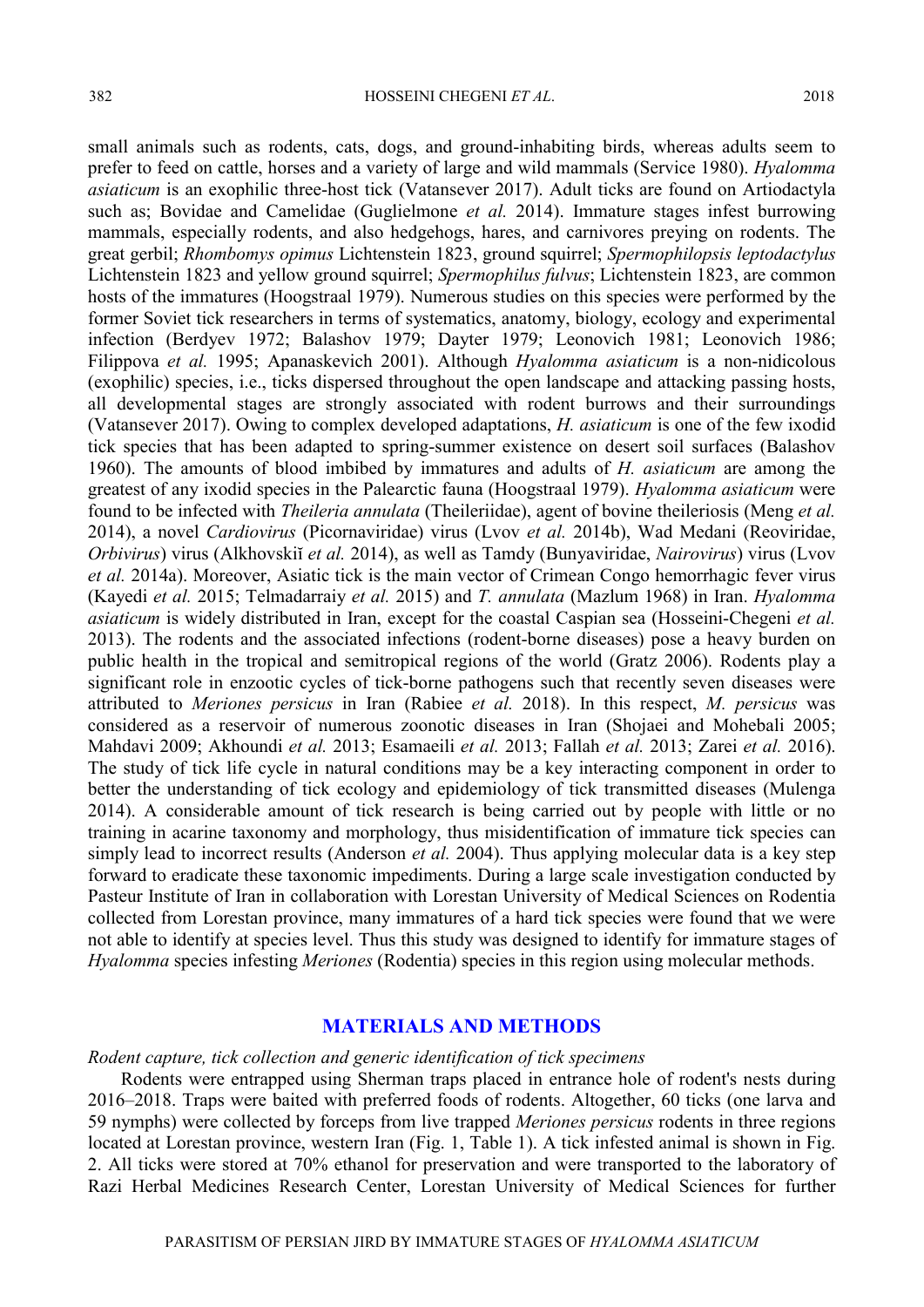species identification. Ticks were identified to genus level under a light stereomicroscope (SZX12- Olympus®, Japan) based on Bregetova *et al*. (1955). Tick voucher specimens used in this study are retained in Razi Herbal Medicines Research Center, Lorestan University of Medical Sciences (Lorestan, Iran). Finally, the tick specimens from different areas were selected for differential molecular assay and identification to the species level.



**Figure 1**. Three rodent collection sites located in Lorestan province western Iran inlcuding: 1. Khorramabad-Kuhdasht road, Zamzam village; 2. Khorramabad-Tehran road, LUMS Campus; 3. Dorud-Azna road, Zarnan village.



Figure 2. A rodent specimen infested by a number of immature ticks (red arrow) (animal is restrained through the ear by forceps and treated by insecticied for killing of ectoparasites).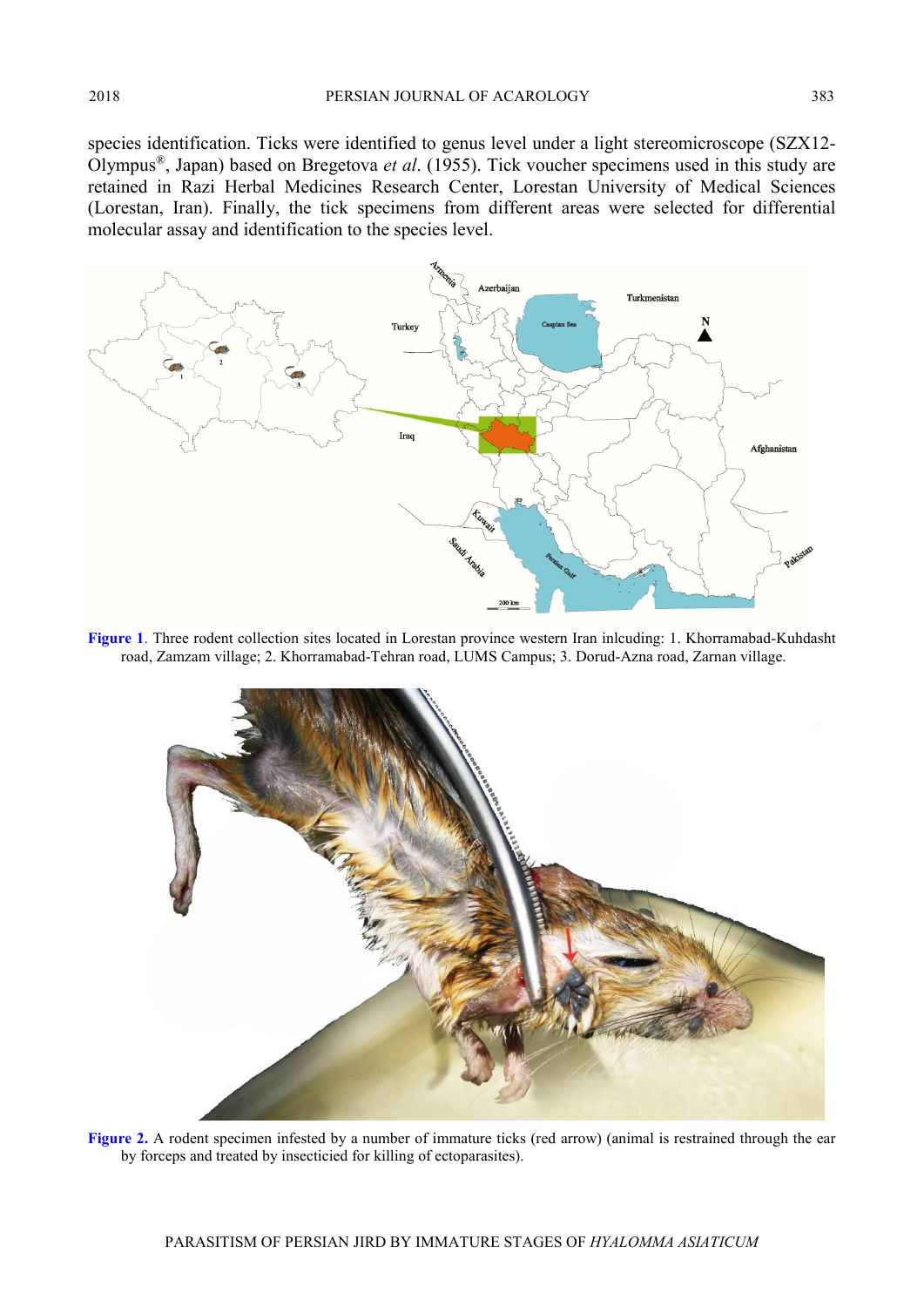#### *PCR and sequencing*

The multiplex-PCR protocol was performed according to Hosseini-Chegeni *et al.* (2017). Here the procedure is mentioned briefly. A 408 bp fragment of *5.8S/ITS2* gene was amplified by PCR using three primers; Fanas (forward for both *Hyalomma anatolicum* and *H. asiaticum*): 5ʹ- TCT AAG CGG TGG ATC AC -3ʹ, Ran (reverse for *H. anatolicum*): 5ʹ- CTC GAA CCG TCT CAT AGA -3ʹ and Ras (reverse for *H. asiaticum*): 5ʹ- CTT TCT TCC CCA GCG G -3ʹ. PCR reactions were then carried out in thermocycler, MyCycler<sup>™</sup> Thermal Cycler-Bio-Rad<sup>®</sup> (U.S.) by initial denaturation (5 min. at 95°C), 34 cycles of denaturation (60 sec. at 95°C), annealing (60 sec. at 58°C), extension (1 min. at 72°C), and a final extension step (5 min. at 72°C). PCR for each 25 µl final volume reaction was done using 12.5  $\mu$ l RedMaster<sup>®</sup> PCR 2X, 1  $\mu$ l from each forward and reverse primers (10 μM), 4 μl gDNA template (50–100 ng/μl), 5.5 μl deionized water.

Amplifications were seen by one percent agarose gel electrophoresis. To confirm multiplex PCR species identification, a single desired band of *H. asiaticum* was purified using GeneAll Expin™ Combo GP Kit (South Korea). Then purified PCR product was submitted for sequencing to Faza-Biotech<sup>®</sup> Company (Iran). One sequenced specimen was edited manually using FinchTV<sup>®</sup> software. The corrected sequence was compared with the sequences deposited in GenBank using BLASTn protocol (https://blast.ncbi.nlm.nih.gov/Blast.cgi). Finally, our new sequence from Iran was submitted to GenBank and an accession number (MH270663) was assigned.

#### *Phylogenetic tree*

A single *ITS2* sequence of this study (327 bp with 5.8S gene in length) besides 32 sequences obtained from GenBank (including *Hyalomma asiaticum* submitted from China and Iran (Acc. Nos.: HQ123320, JQ737103, JQ737106, JX845147-8, KC203371-89, KP231212 and KU364298-9) and closely related *Hyalomma* species such as; *H. scupense*, *H. anatolicum*, *H. marginatum*, *H. rufipes* and *H. dromedarii*) were aligned using SeaView4 software (Gouy *et al*. 2010). *Rhipicephalus sanguineus* was used as out-group. Genetic distances among the analyzed sequences were calculated using Maximum Composite Likelihood (MCL) model in the MEGA7 software (Kumar *et al*. 2016). The final alignment of 34 sequences with 173 positions (including gaps) were analyzed using BEAST® software (version 2.4.8) (Bouckaert *et al.* 2014) to construct phylogenetic relationships among analyzed tick species based on the Bayesian Inference (BI) method that uses Markov chain Monte Carlo (MCMC) algorithms for Bayesian phylogenetic inference with Jukes-Cantor (JC) substitution model with score 970 –lnL performing in model selection using jModeltest software (version 2.1.7) (Darriba *et al.* 2012). The constructed clades of phylogenetic trees were reorganized based on 99% support posterior probability values and the reasonable genetic distances within and between the clade members.

## **RESULTS**

#### *Generic identification of ticks and molecular confirmation*

Collected ticks were identified at the genus level as *Hyalomma* Koch, 1844 (Acari: Ixodidae: Rhipicephalinae) (Fig. 3). Successful DNA extraction and multiplex-PCR amplification was done for all collected tick specimens. Primers could accurately amplify a 408 bp *5.8S-ITS2* target gene fragment in all examined tick specimens (Fig. 4). A *5.8S/ITS2* target fragment was sequenced from a nymph specimen collected in Khorramabad-Kuhdasht road, Zamzam village. The BLAST showed 99% similarity between the only sequence of this study with two sequences of *H. asiaticum* obtained from China (JQ737103-JQ737106).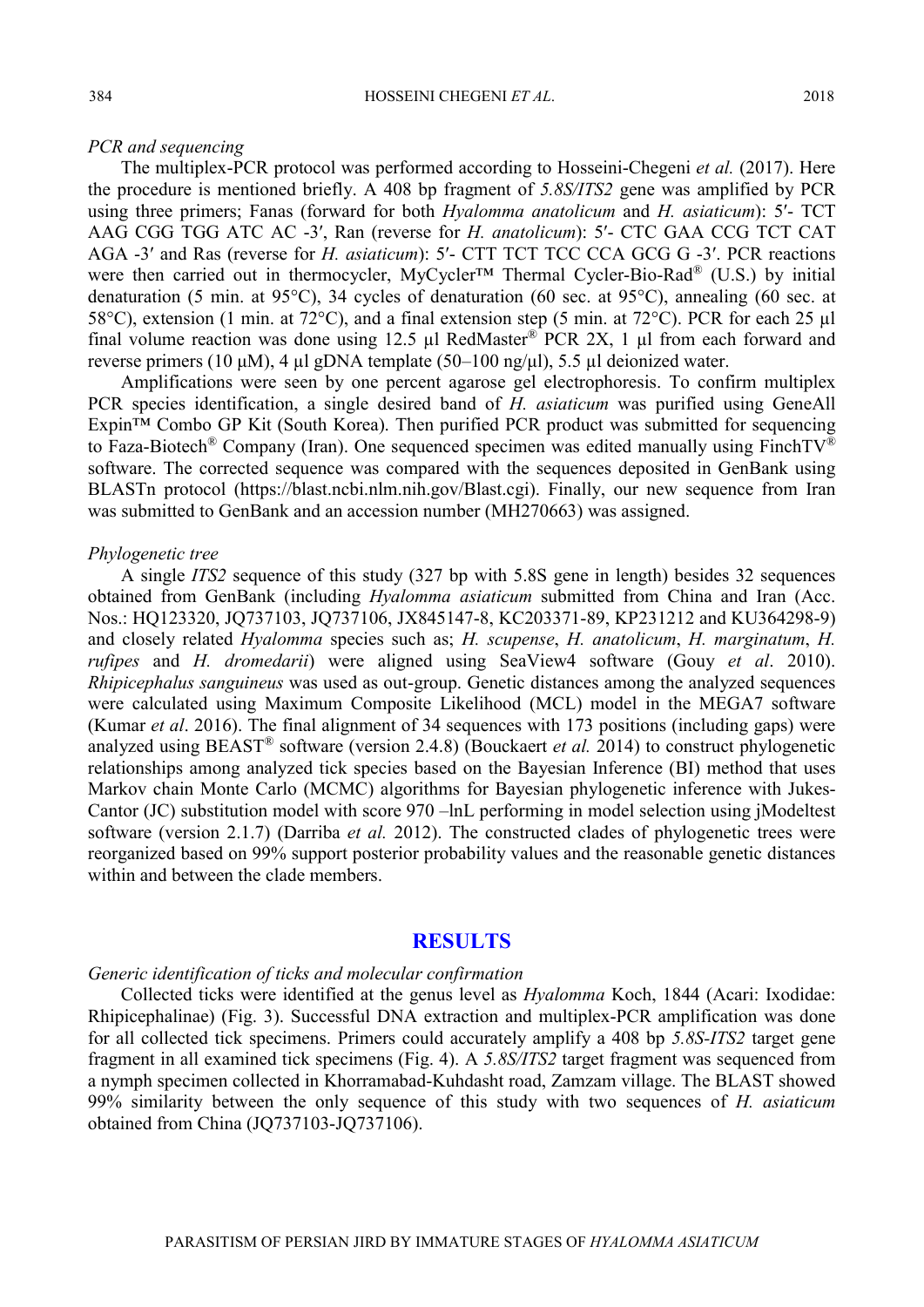| <b>Number</b> | Locality                                     | <b>GPS</b> coordinates                   | No. of collected<br>rodents | Tick life stage<br>(No.)    |
|---------------|----------------------------------------------|------------------------------------------|-----------------------------|-----------------------------|
|               | Khorramabad-Kuhdasht road,<br>Zamzam village | $33^{\circ}31'20.6''$ N<br>47°48'48.5" E | 4                           | Nymph $(30)$<br>Larva $(1)$ |
|               | Khorramabad-Tehran road, LUMS<br>Campus      | 33° 28′ 32.46″ N<br>48° 24' 0.62" E      | 2                           | Nymph $(21)$                |
| 3             | Dorud-Azna road, Zarnan village              | 33° 28′ 47.45″ N<br>49° 21′ 52.48″ E     | 17                          | Nymph $(8)$                 |

**Table 1.** Data related to tick specimens collected from *Meriones persicus*.

LUMS: Lorestan University of Medical Sciences



**Figure 3.** Immature**s** of *Hyalomma asiaticum* collected from *Meriones persicus* in western Iran (nymphal stage): left: dorsal and right: ventral views.



**Figure 4**. One percent agarose gel electrophoresis stained with Cyber Safe® showing *5.8S/ITS2* gene fragments amplified using Fanas/Ras for *H. asiaticum* with amplicon size 408 bp (100 bp DNA ladder). Numbers below bands representing location of collected specimens according to Fig. 4.

#### *ITS2 phylogenetic tree*

The constructed Bayesian tree is shown in Figure 5. It seems that *H. asiaticum* consists of three distinct clades; Clade I (China and Iran), Clade II (China), and Clade III (our new sequence from Lorestan province). Our results showed close relationships bwtween our new sequence from western Iran and Clade II encompassing the sequences belong to *H. asiaticum* and *H. kozlovi* from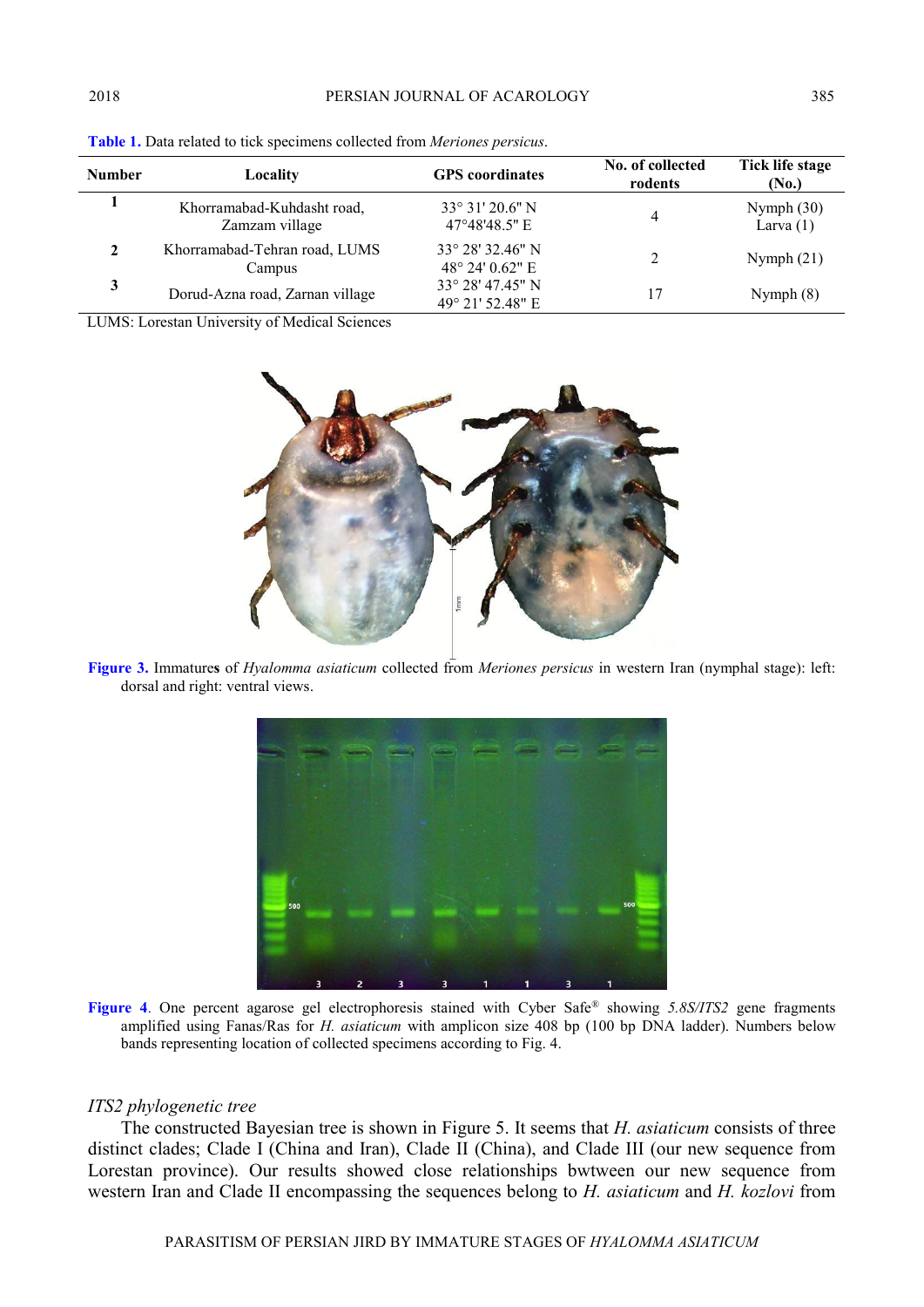China (JQ737103, JX845147-8, KC203371-89 and KU364298-9). Clade I consisting of sequences labaled as *H. asiaticum* (JQ737106, KP231212) from China and Iran and one sequence of *H. anatolicum* (HQ123320) from Iran appeared as a sister clade of *H. dromedarii*. The genetic distances between the three clades of *H. asiaticum* are shown in Table 2. in which, remarkable divergence separated Clade III from the clade II (7%) and Clade I (4%).





**Figure 5.** Phylogenetic tree of *Hyalomma asiaticum* ticks inferred from *ITS2* sequence data constructed using Bayesian Inference (BI) method. Nodes indicated with posterior probability values. Branch lengths are proportional to evolutionary changes (substitutions/site). Tree was rooted by *Rhipicephalus sanguineus*.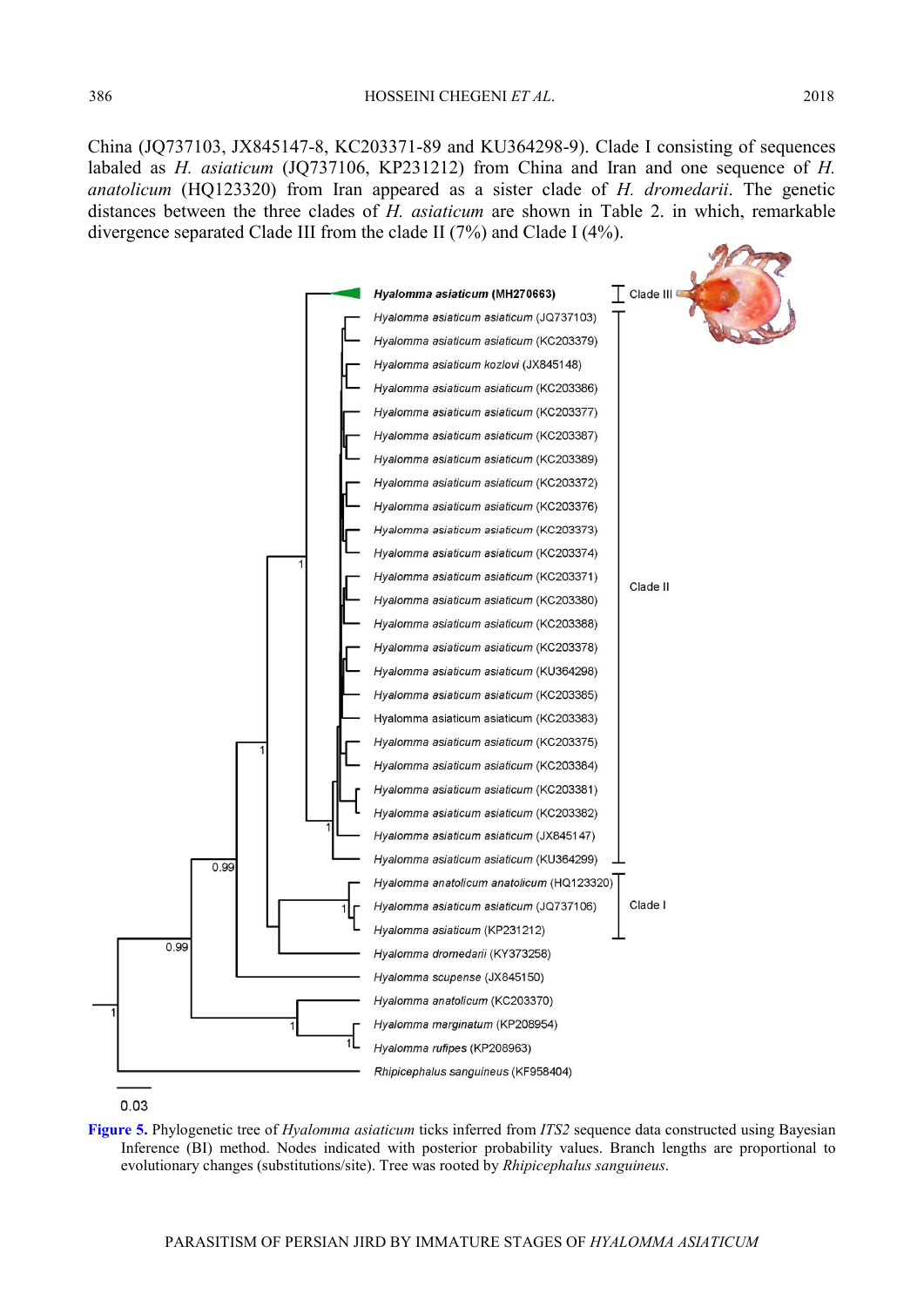| Whilip-claud divergences are shown as diagonal (in bold). |  |  |   |  |  |
|-----------------------------------------------------------|--|--|---|--|--|
| <b>Clades</b>                                             |  |  |   |  |  |
| 1. Clade I (China-Iran)                                   |  |  |   |  |  |
| 2. Clade II (China)                                       |  |  |   |  |  |
| 3. Clade III (Lorestan)                                   |  |  | - |  |  |

**Table 2.** Percentage of MCL genetic distances between the three clades of *H. asiaticum* inferred from *ITS2* gene. Within-clade divergences are shown as diagonal (in bold).

## **DISCUSSION**

In the present study, immature stages of *Hyalomma asiaticum* from Persian jird were diagnosed to genus level, morphologically. Consequently, for the first time, immature tick specimens were identified by a sensitive multiplex PCR approach and confirmed using DNA sequencing. Ticks were collected in three regions located in western Iran. The method of multiplex-PCR frequently was used to differentiation of tick and tick borne diseases (Anderson *et al.* 2004; Chan *et al.* 2013; Rodríguez *et al.* 2015; Hosseini-Chegeni *et al.* 2017). We set out to link unknown immature stages with the corresponding adult stages. Filippova *et al.* (1976) reported infested *M. persicus* with immatures of *Ixodes*, *Haemaphysalis*, *Dermacentor* and *Rhipicephalus* in Iran. *Meriones persicus* has frequently been reported to be infested by various tick species in Iran. Different rodent species such as; *M. persicus* were examined for tick infestation from some localities of Iran (Shayan and Rafinejad 2006; Kia *et al.* 2009; Moravvej *et al.* 2015; Hamidi *et al.* 2016). Moravvej *et al.* (2015) reported a number of tick specimens (without species name) from *M. persicus* in Khorasan-e Razavi province, northeast of Iran. In a study conducted in our study area (Lorestan Province) larval stage of *Haemaphysalis* tick was already found on *M. persicus* (Shayan and Rafinejad 2006). *Meriones persicus* has also been introduced as a novel host for *Haemaphysalis punctata* and *Ixodes trianguliceps* in northeast of Iran (Hamidi *et al.* 2016). Based on our results we confirmed that immatures of *H. asiaticum* live on *M. persicus* in rodent burrows. This helps us better our understanding of ecology and biology (life cycle) *H. asiaticum* in order to control tick borne diseases associated to tick vectors. Further studies are needed to investigate microclimatic conditions on the tick-host interaction, tick's seasonal dynamics and predictions of the spatial and temporal variation in parasite transmission by this common vector.

In traditional taxonomy, *H. asiaticum* is classified as a member of *H. asiaticum* group. This group includes: *H. dromedarii*, *H. impeltatum*, *H. schulzei* and *H. somalicum* (Apanaskevich and Horak 2010). Four subspecies namely, *H. a. kozlovi* Olenev, 1931, *H. a. citripes* Schulze, 1935, *H. a. caucasicum* Pomerantzev, 1940 and *H. a. asiaticum* Schulze and Schlottke, 1929 were described from polytypic *H. asiaticum* according to morphological criteria such as: leg, capitulum, shields and spiracle plate of male specimens (Schulze 1935; Pomerantzev 1950). Filippova *et al.* (1995) stated that all taxonomical characters on all phases of all subspecies overlap. Camicas *et al.* (1998) and Horak *et al.* (2002) accepted three subspecies *asiaticum*, *caucasicum* and *kozlovi* as valid identities. Nonetheless, none of these subspecies has been accepted in recent acarological literature and all of them were proposed to be considered as junior synonyms of a single species, *H. asiaticum* (Guglielmone *et al.* 2014; Vatansever 2017). Our results revealed three divergent *H. asiaticum* clades with high genetic distances at the level of species. Genetic differences between the three clades are equal to the distances between closely related species (4-7%). The presented *ITS2*  phylogenetic analysis indicates that *H. asiaticum* ticks collected from *M. persicus* (Clade III) is closely related to Clade II originating from China. However, Clade I is a sister clade to *H. dromedarii*. Based on the main principal criteria for species boundary in various concepts (e.g., cladistics, sensu Hennig 1966) species are grouped into natural, or monophyletic groups based on sharing of synapomorphic characters. However, *H. asiaticum* appeared paraphyletic in our gene tree, which certainly points us to the presence of more than one species in this complex morphospecies. In other words, *H. asiaticum* is not a genetically homogenous species; with three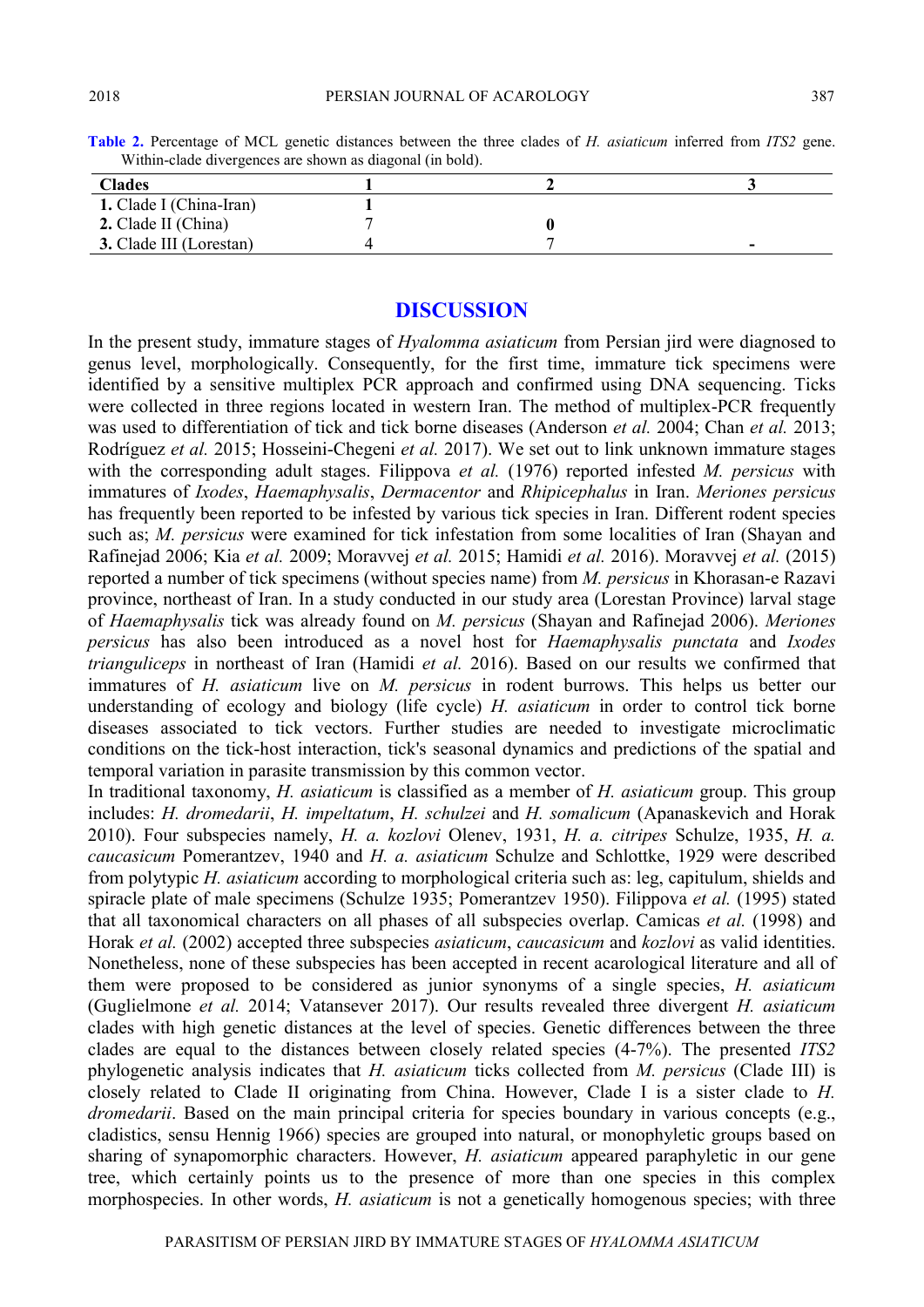388 HOSSEINI CHEGENI *ET AL*. 2018

deeply divergent clades which in turn keeps all the earlier controversies alive regarding the taxonomic affinities of this complex species, and highlighting the necessity of an integrative taxonomic revision (genetic, morphology, ecology, biology, etc). In conclusion, *H. asiaticum*  should be split into at least three distinct genetic entities. At the moment, we do not advocate any hypothesis regarding the species/subspecies level of divergence, but suggest providing more relevant data and comprehensive sampling for accurate taxonomic classification.

# **ACKNOWLEDGMENTS**

Authors deeply thank Ahmad Ghasemi, Saber Esmaeili and Hamed Hanifi, the staff of Department of Epidemiology and Biostatistics of Institute Pasteur of Iran, and Hesam Zali the student of Rodentology research group in Ferdowsi University of Mashhad who participated in sampling and laboratory works. We also would like to thank the deputy of research affairs of Lorestan University of Medical Sciences (grant No: A-10-1577-1) and Pasteur institute of Iran and center for communicable diseases control of Ministry of Health (grant No. 810) for financial support of the project.

## **REFERENCES**

- Akhoundi, M., Mohebali, M., Asadi, M., Mahmodi, M.R., Amraei, K. & Mirzaei, A. (2013) Molecular characterization of *Leishmania* spp. in reservoir hosts in endemic foci of zoonotic cutaneous leishmaniasis in Iran. *Folia Parasitologica*, 60 (3): 218–224.
- Alkhovskiĭ, S., L'vov, D., Shchelkanov, M., Shchetinin, A., Deriabin, P., Gitel'man, A., Aristova, V. & Botikov, A. (2014) Genetic characterization of the Wad Medani virus (WMV) (Reoviridae, *Orbivirus*), isolated from the ticks *Hyalomma asiaticum* Schulze et Schlottke, 1930 (Ixodidae: Hyalomminae) in Turkmenistan, Kazakhstan, and Armenia and from the ticks *H. anatolicum* Koch, 1844 in Tajikistan. *Voprosy virusologii*, 59 (4): 25–30 (In Russian).
- Anderson, J.M., Ammerman, N.C. & Norris, D.E. (2004) Molecular differentiation of metastriate tick immatures. *Vector Borne Zoonotic Diseases*, 4 (4): 334–342.
- Apanaskevich, D.A. (2001) Identification of species of *Hyalomma asiaticum* group (Ixodidae) in areas of the their sympatry based on immature stages. *Parazitologiia*, 36 (4): 271–279 [In Russian with English abstract).
- Apanaskevich, D.A. & Horak, I.G. (2010) The genus *Hyalomma*. XI. Redescription of all parasitic stages of *H.* (*Euhyalomma*) *asiaticum* (Acari: Ixodidae) and notes on its biology. *Experimental and Applied Acarology*, 52: 207–220.
- Balashov, Y.S. (1960) Water balance and behaviour of *Hyalomma asiaticum* ticks in desert areas. *Medical Parasitology and Parasitic Diseases*, 29(3): 313–320 (In Russian with English abstract).
- Balashov, Y.S. (1979). External structure. *In*: Balashov, Y.S. (Ed.), *An atlas of electron microscopical anatomy of ixodid ticks.* Zoological Institute, USSR Academy of Science, Nauka Publishers, Leningrad, USSR, pp. 1–22.
- Berdyev, A. (1972) The duration of the life cycle of *Hyalomma asiaticum* Sch., Schl. in natural biotopes. *Parazitologiia*, 6 (1): 30–34 (In Russian with English abstract).
- Bouckaert, R., Heled, J., Kühnert, D., Vaughan, T., Wu, C.-H., Xie, D., Suchard, M.A., Rambaut, A. & Drummond, A.J. (2014) BEAST 2: a software platform for Bayesian evolutionary analysis. *PLOS Computational Biology*, 10(4): e1003537.
- Bregetova, N.G., Bulanova-Zahvatkina, E.M., Volgin, V., Dubinin, V., Zahvatkin, A., Zemskaâ, A., Lange, A., Pavlovskij, E., Serdûkova, G. & Šluger, E. (1955) *Mites of rodents of the USSR fauna*. Academy of Sciences of the USSR, Moskva-Leningrad, Russia, 459 pp.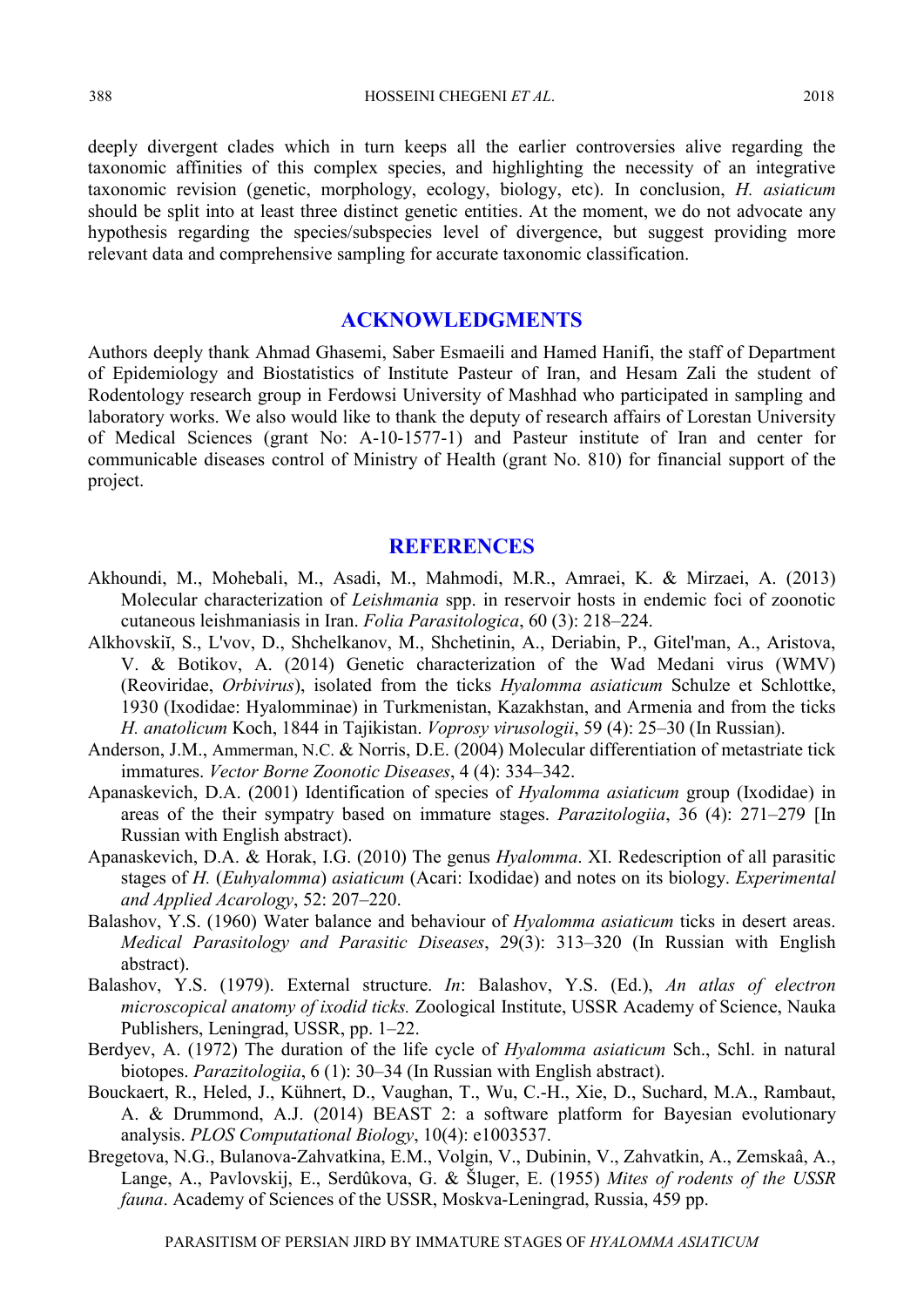- Camicas, J.L., Hervy, J.P., Adam, F. & Morel, P.C. (1998) *The ticks of the world nomenclature, described stages, hosts, distribution (Acarida, Ixodida) (Including new species described before 1/01/96)*. Éditions de l'Orstom, Paris, 233 pp.
- Chan, K., Marras, S.A. & Parveen, N. (2013) Sensitive multiplex PCR assay to differentiate Lyme spirochetes and emerging pathogens *Anaplasma phagocytophilum* and *Babesia microti*. *BMC Microbiology*, 13(1): 295.
- Darriba, D., Taboada, G.L., Doallo, R. & Posada, D. (2012) jModelTest 2: more models, new heuristics and parallel computing. *Nature methods*, 9(8): 772.
- Dayter, A.B. (1979) The ticks *Hyalomma asiaticum* and *Ornithodoros papillipes* at the single and combined infection with *Coxiella burneti* and *Dermacentroxenus sibericus*. *Parazitologiia*, 13(1): 8–18 (In Russian with English abstract).
- Delpy, L.P. (1949) Essai critique de synonymie du genre *Hyalomma* C.L. Koch 1844 depuis Linné, 1758. *Annales de Parasitologie Humaine et Comparee*, 24(5–6): 464–494.
- Esamaeili, S., Azadmanesh, K., Naddaf, S.R., Rajerison, M., Carniel, E. & Mostafavi, E. (2013) Serologic survey of plague in animals, western Iran. *Emerging Infectious Diseases*, 19 (9): 1549–1551.
- Fallah, E., Aboalsoltani, N., Bazmani, A., Khanmohammadi, M., Hazratian, T. & Shahbazi, A. (2013) Parasitological and molecular investigation of *Babesia microti* in rodents of Sarab district of east Azerbaijan. *Journal of Comparative Pathobiology*, 10(3): 1039–1044.
- Filippova, N.A., Musatov, S.A., Panova, I.V. & Lobanov, A.L. (1995) The taxonomic pattern of the polytypic species *Hyalomma asiaticum* (Ixodidae): first experience of morphometric data bases application. *Parazitologiya*, 29 (2): 65–82 (In Russian).
- Filippova, N.A., Neronov, V.M. & Farhang-Azad, A. (1976) Data on ixodid tick fauna (Acarina, Ixodidae) of small mammals in Iran. *Entomologiceskoe obozrenie*, 55(2): 467–479 (In Russian).
- Gratz, N.G. (2006) *The vector-and rodent-borne diseases of Europe and north America: their distribution and public health burden*. Cambridge University Press, Cambridge UK, 393 pp.
- Guglielmone, A.A., Robbins, R.G., Apanaskevich, D.A., Petney, T.N., Estrada-Peña, A. & Horak, I.G. (2014) *The hard ticks of the world (Acari: Ixodida: Ixodidae)*. Springer, Dordrecht, The Netherlands, 738 pp.
- Hamidi, K., Nourani, L. & Moravvej, G. (2016) New rodents' hosts of sucking lice, fleas (Insecta: Anoplura, Siphonaptera) and hard ticks (Acari: Ixodida) from Iran. *Persian Journal of Acarology*, 5(1): 85–88.
- Hoogstraal, H. (1979) The epidemiology of tick-borne Crimean Congo haemorrhagic fever in Asia, Europe, and Africa. *Journal of Medical Entomology*, 15: 307–417.
- Horak, I.G., Camicas, J.L. & Keirans, J.E. (2002) The Argasidae, Ixodidae and Nuttalliellidae (Acari: Ixodida): a world list of valid tick names. *Experimental and Applied Acarology*, 28 (1– 4): 27–54.
- Hosseini-Chegeni, A., Hosseine, R., Tavakoli, M., Telmadarraiy, Z. & Abdigoudarzi, M. (2013) The Iranian *Hyalomma* (Acari: Ixodidae) with a key to the identification of male species. *Persian Journal of Acarology,* 2(3): 503–529.
- Hosseini-Chegeni, A., Kayedi, M.H., Hosseini, R. & Telmadarraiy, Z. (2017) Multiplex-PCR differentiation of two *Hyalomma* and two *Haemaphysalis* species (Acari: Ixodidae). *Persian Journal of Acarology*, 6(2): 103–112.
- Kayedi, M.H., Chinikar, S., Mostafavi, E., Khakifirouz, S., Jalali, T., Hosseini-Chegeni, A., Naghizadeh, A., Niedrig, M., Fooks, A.R. & Shahhosseini, N. (2015) Crimean–Congo hemorrhagic fever virus clade iv (Asia 1) in ticks of western Iran. *Journal of Medical Entomology*, 52(5): 1144–1149.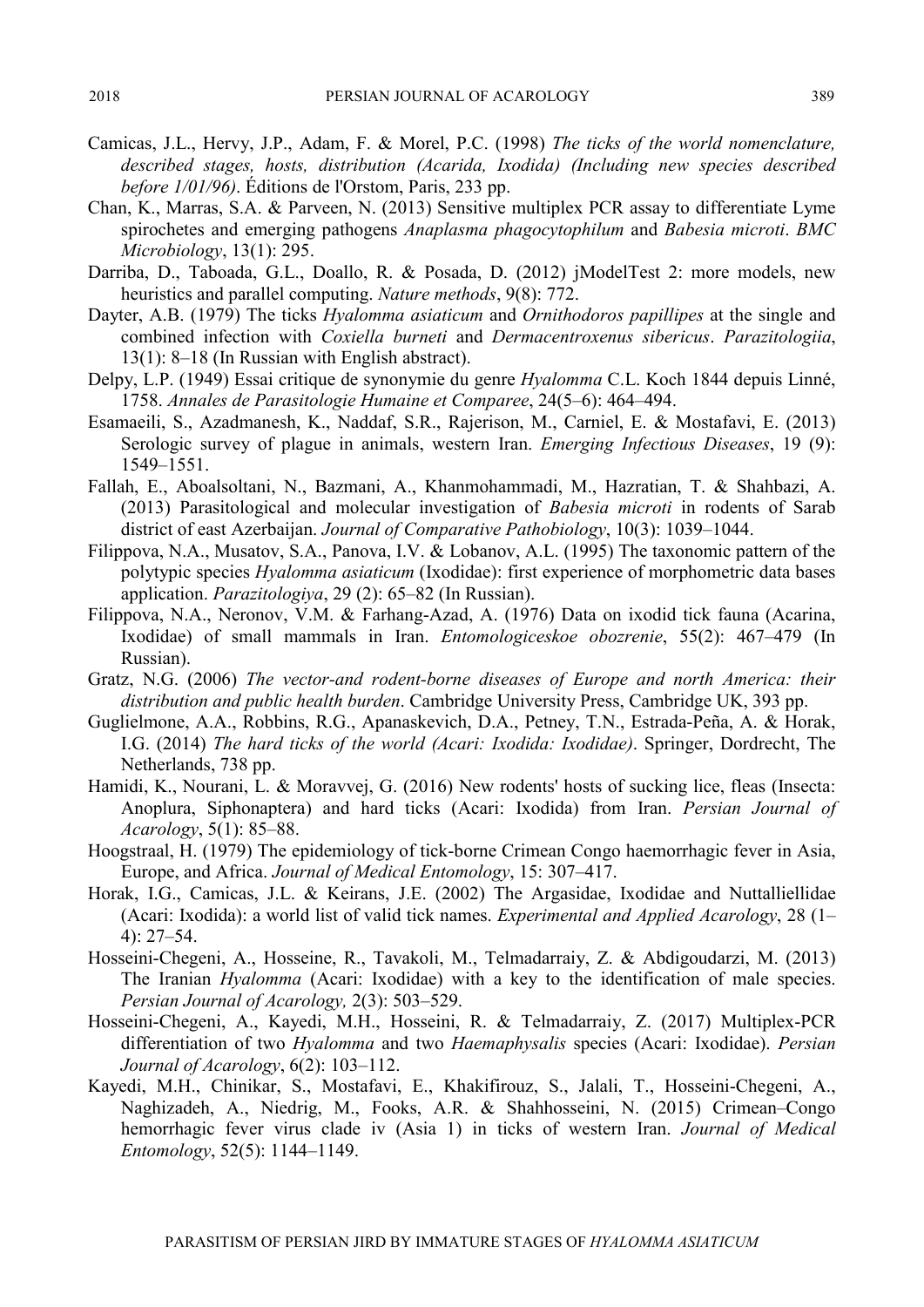- Kia, E.B., Moghddas-Sani, H., Hassanpoor, H., Vatandoost, H., Zahabiun, F., Akhavan, A.A., Hanafi-Bojd, A.A. & Telmadarraiy, Z. (2009) Ectoparasites of rodents captured in Bandar Abbas, southern Iran. *Journal of Arthropod-Borne Disease*, 3(2): 44–49.
- Kumar, S., Stecher, G. & Tamura, K. (2016) MEGA7: molecular evolutionary genetics analysis version 7.0 for bigger datasets. *Molecular Biology and Evolution*, 33(7): 1870–1874.
- Leonovich, S.A. (1981) On occurrence of a sex pheromone in the ixodid tick *Hyalomma asiaticum* (Ixodidae). *Parazitologiia*, 15(2): 150-156 (In Russian with English abstract).
- Leonovich, S.A. (1986) The orientational behaviour of the tick *Hyalomma asiaticum* in a desert. *Parazitologiia*, 20(6): 431–440 (In Russian with English abstract).
- Lvov, D., Al'khovskiĭ, S., MIu, S., Shchetinin, A., Aristova, V., Gitel'man, A., Deriabin, P. & Botikov, A. (2014) Taxonomy of previously unclassified Tamdy virus (TAMV) (Bunyaviridae, Nairovirus) isolated from the *Hyalomma asiaticum asiaticum* Schülce et Schlottke, 1929 (Ixodidae, Hyalomminae) in the Middle East and transcaucasia. *Voprosy virusologii*, 59(2): 15– 22 (In Russian).
- Lvov, D., Al'khovskiĭ, S., Shchelkanov, M., Shchetinin, A., Deriabin, P., Gitel'man, A., Aristova, V. & Botikov, A. (2014) Genetic characterization of the Syr-Darya valley fever virus (SDVFV) (Picornaviridae, *Cardiovirus*) isolated from the blood of the patients and ticks *Hyalomma as. asiaticum* (Hyalomminae), *Dermacentor daghestanicus* (Rhipicephalinae) (Ixodidae) and *Ornithodoros coniceps* (Argasidae) in Kazakhstan and Turkmenistan. *Voprosy virusologii*, 59 (4): 15–19 (In Russian).
- Mahdavi, M. (2009) Trichinellosis in Iran. *Iranian Journal of Public Health*, 38(1): 131–133.
- Mazlum, Z. (1968) *Hyalomma asiaticum asiaticum* Schulze and Schlottke, 1929: Its distribution, hosts, seasonal activity, life cycle, and role in transmission of bovine theileriosis in Iran. *Acarologia*, 10(3): 437–442.
- Meng, K., Li, Z., Wang, Y., Jing, Z., Zhao, X., Liu, J., Cai, D., Zhang, L., Yang, D. & Wang, S. (2014) PCR-based detection of *Theileria annulata* in *Hyalomma asiaticum* ticks in northwestern China. *Ticks and Tick-borne Diseases*, 5(2): 105–106.
- Moravvej, G., Hamidi, K., Nourani, L. & Bannazade, H. (2015) Occurrence of ectoparasitic arthropods (Siphonaptera, Acarina, and Anoplura) on rodents of Khorasan Razavi province, northeast of Iran. *Asian Pacific Journal of Tropical Disease*, 5(9): 716–720.
- Mulenga, A. (2014). Molecular biology and physiology of chemical communication. *In*: Sonenshine, D.E. and Roe, R.M. (Eds.), *Biology of ticks.* Oxford University Press, New York USA, pp. 368–397.
- Pomerantzev, B.I. (1950) *Fauna of USSR arachnida: Ixodid ticks (Ixodidae), Fauna SSSR*. Akademii Nauk SSSR, Leningrad, USSR, 224 pp. (In Russian).
- Rabiee, M.H., Mahmoudi, A., Siahsarvie, R., Kryštufek, B. & Mostafavi, E. (2018) Rodent-borne diseases and their public health importance in Iran. *PLOS Neglected Tropical Diseases*, 12(4): e0006256.
- Rodríguez, I., Burri, C., Noda, A.A., Douet, V. & Gern, L. (2015) Multiplex PCR for molecular screening of *Borrelia burgdorferi* sensu lato, *Anaplasma* spp. and *Babesia* spp. *Annals of Agricultural and Environmental Medicine*, 22(4): 642–646.
- Schulze, P. (1935) Acarina: Ixodoidea. *In*: Visser, P.C. and Visser, J.H. (Eds.), *Wissenschaftliche Ergebnisse der niederländischen Expeditionen in den Karakorum und die angrenzenden Gebiete in den Jahren 1922, 1925, und 1929/30.* Kommission bei F.A. Brockhaus, Leipzig Germany, pp. 178–186.
- Schulze, P. & Schlottke, E. (1929) Bestimmungstabellen für das Zeckengenus *Hyalomma* Koch s. str. *Sitzungsberichte und Abhandlungen der Naturforschenden Gesellschaft zu Rostock,* 3(2): 32–46.
- Service, M.W. (1980) *A guide to medical entomology*. The Macmillan Press Ltd., London UK, 226 pp.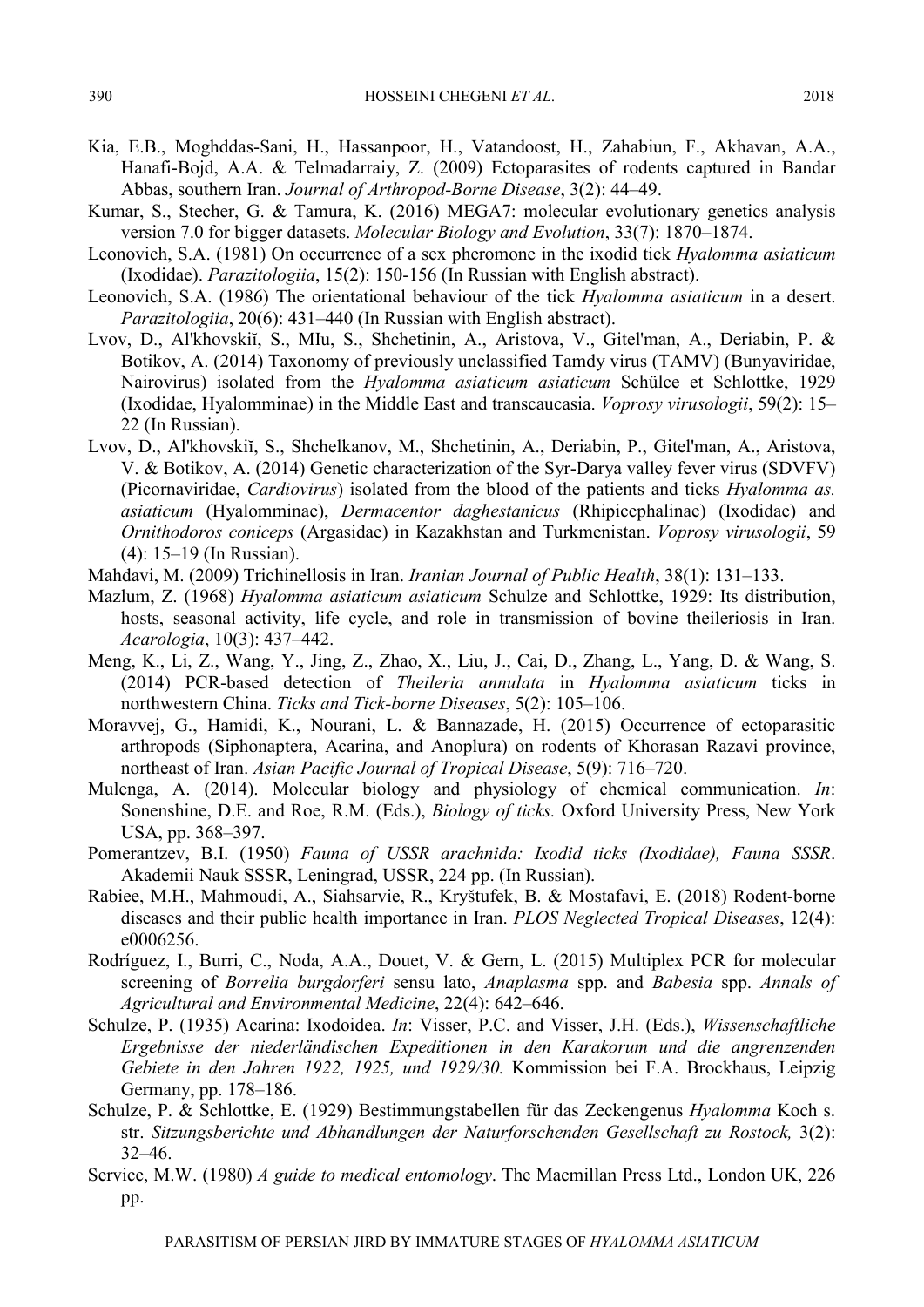- Shayan, A. & Rafinejad, J. (2006) Arthropod parasites of rodents in Khorram Abbad district, Lorestan province of Iran. *Iranian Journal of Public Health*, 35(3): 70–76.
- Shojaei, S. & Mohebali, M. (2005) *Meriones persicus* as a new probable reservoir for visceral leishmaniosis. *Iranian Journal of Public Health,* 34(Sup.): 49–50.
- Telmadarraiy, Z., Chinikar, S., Vatandoost, H., Faghihi, F. & Hosseini-Chegeni, A. (2015) Vectors of Crimean Congo Hemorrhagic Fever (CCHF) virus in Iran. *Journal of Arthropod-Borne Diseases*, 9(2): 137–147.
- Vatansever, Z. (2017). *Hyalomma asiaticum* Schülze and Schlottke, 1929. *In*: Estrada-Peña, A., Mihalca, A.D. and Petney, T.N. (Eds.), *Ticks of Europe and north Africa; a guide to species identification.* Springer International Publishing, Basel Switzerland, pp. 403–404.
- Zarei, Z., Mohebali, M., Heidari, Z., Davoodi, J., Shabestari, A., Haghi, A.M., Khanaliha, K. & Kia, E.B. (2016) Helminth infections of *Meriones persicus* (Persian Jird), *Mus musculus* (House Mice) and *Cricetulus migratorius* (Grey Hamster): a cross-sectional study in Meshkin-Shahr district, northwest Iran. *Iranian Journal of Parasitology*, 11(2): 213–220.

#### **COPYRIGHT**

GOSO Hosseini Chegeni *et al.* Persian Journal of Acarology is under a free license. This open-access article is distributed under the terms of the Creative Commons-BY-NC-ND which permits unrestricted non-commercial use, distribution, and reproduction in any medium, provided the original author and source are credited.